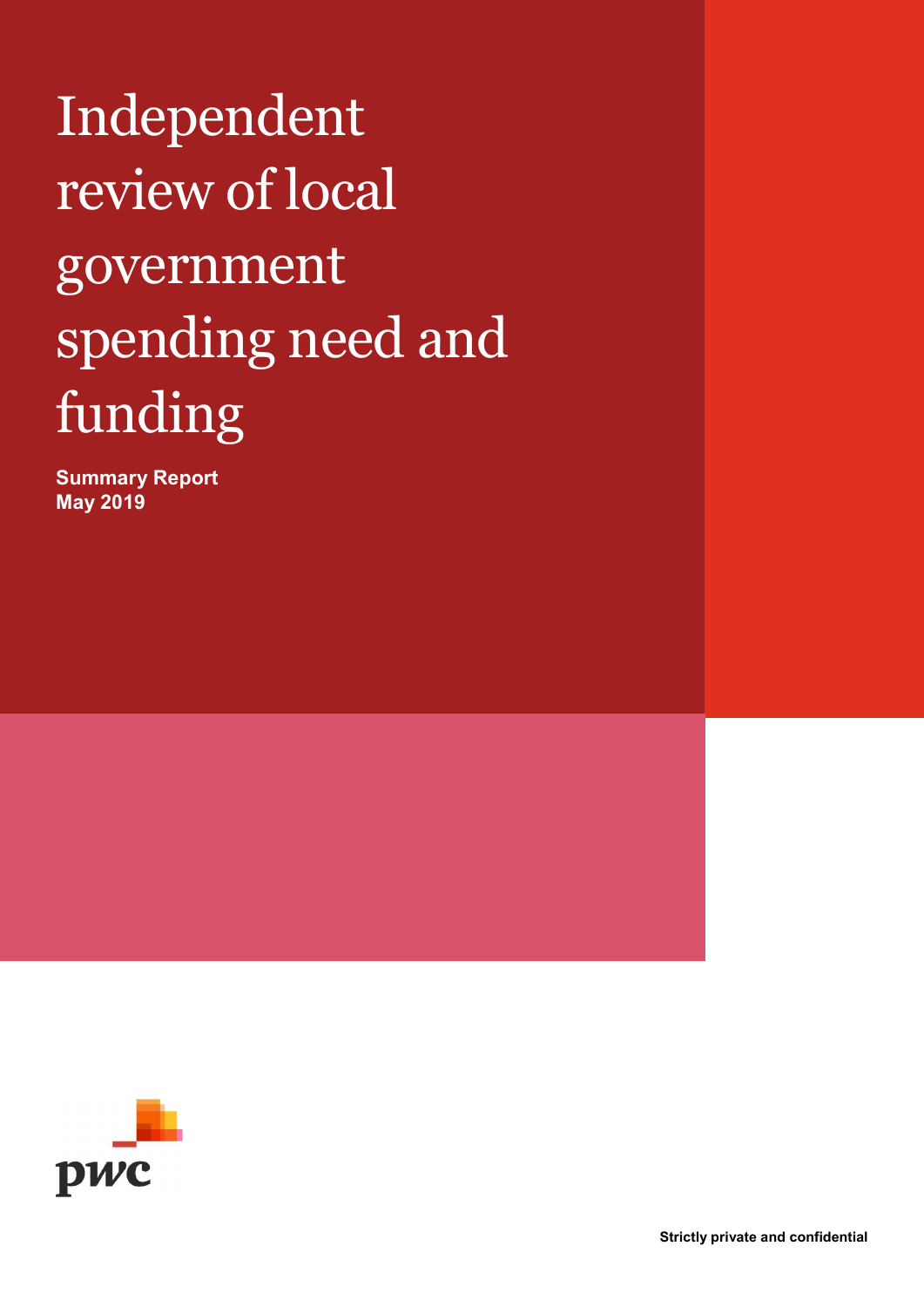Independent review of local government spending need and funding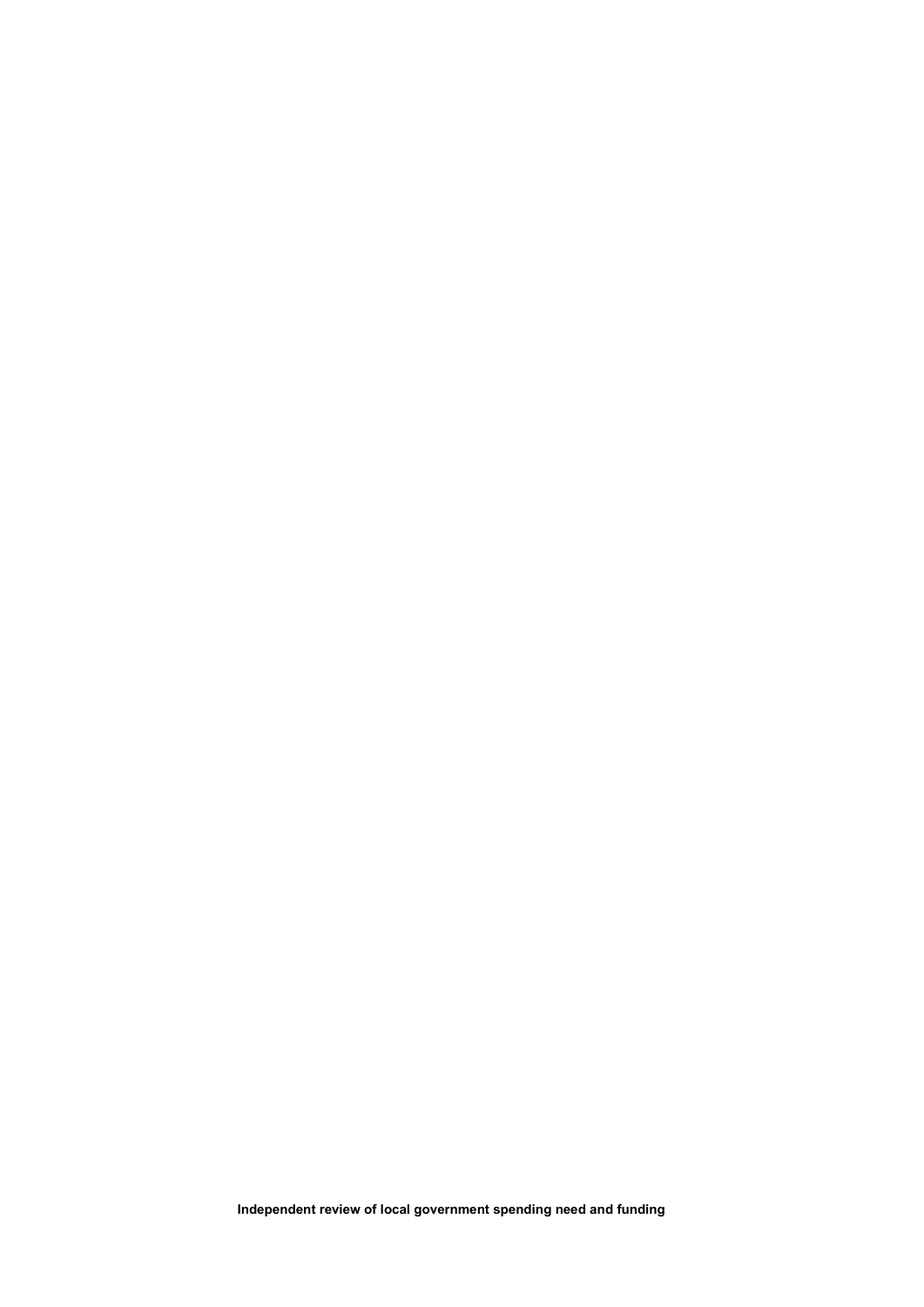# Introduction

PricewaterhouseCoopers LLP (PwC) was commissioned by the County Councils Network (CCN) to undertake an independent analysis of the current and potential future financial pressures facing local government in England in the period up to 2024/25.

Local authorities deliver a wide range of important servies to their residents and provide support for some of the most vulnerable groups in society. All face increasing demand for their services partly driven by demographic changes; the costs of service provision have also increased over time. These pressures impact on different local authorities in different ways depending on the composition of the services they provide, the characteristics of their residents and the geography of their areas.

The structure of local government also varies across England with different types of local authorities being responsible for delivering different groups of services. In the context of two-tier local government, service provision is split between county and district councils. This impacts on the ability of different types of councils to develop financial and service strategies to meet the needs of their local residents.

During the coming year, the Government will need to consider these factors as it conducts its Spending Review and finalises the outcome of the Fair Funding Review. The former will set department expenditure limits, which will determine the overall 'quantum' of resources. Separately, the Fair Funding Review aims to assess the underlying need of local authorities to ensure that funding is allocated fairly between different local authorities.

# **Context**

-

Recently, there has been extensive analysis of local government finance and its sustainability including a report by the National Audit Office<sup>1</sup> and studies by the Centre for Cities<sup>2</sup>, the New Policy Institute<sup>3</sup> and the University of Cambridge<sup>4</sup>.

These analyses typically use historic spending data published by the Ministry of Housing, Communities & Local Government (MHCLG) to assess the extent to which local government's Core Spending Power and service expenditure have changed since the advent of austerity in 2010. Such analyses by service compare trends in spending across different local authorities.

Our report assesses how local government's spending "need" for the services they provide has evolved over time, how it can be expected to change in the future and its ability to fund this need. Understanding spending need and funding enables us to estimate the actual and potential funding gap over the period from 2015/16 to 2024/25: we define the funding gap as the difference between spending need and the funding available to meet this need (see Figure 1).

<sup>&</sup>lt;sup>1</sup> National Audit Office (March 2018), "Financial sustainability of local authorities 2018"

<sup>&</sup>lt;sup>2</sup> Centre for Cities (January 2019), "Cities Outlook 2019 a decade of austerity"

https://www.centreforcities.org/publication/cities-outlook-2019/

 $^3$  New Policy Institute (2018), "A Quiet Crisis: Changes in local government spending on disadvantage" https://www.npi.org.uk/publications/local-government/quiet-crisis/

<sup>&</sup>lt;sup>4</sup> Cambridge Journal of Regions, Economy and Society (2018) https://www.cam.ac.uk/research/news/austerity-cuts-twiceas-deep-in-england-as-rest-of-britain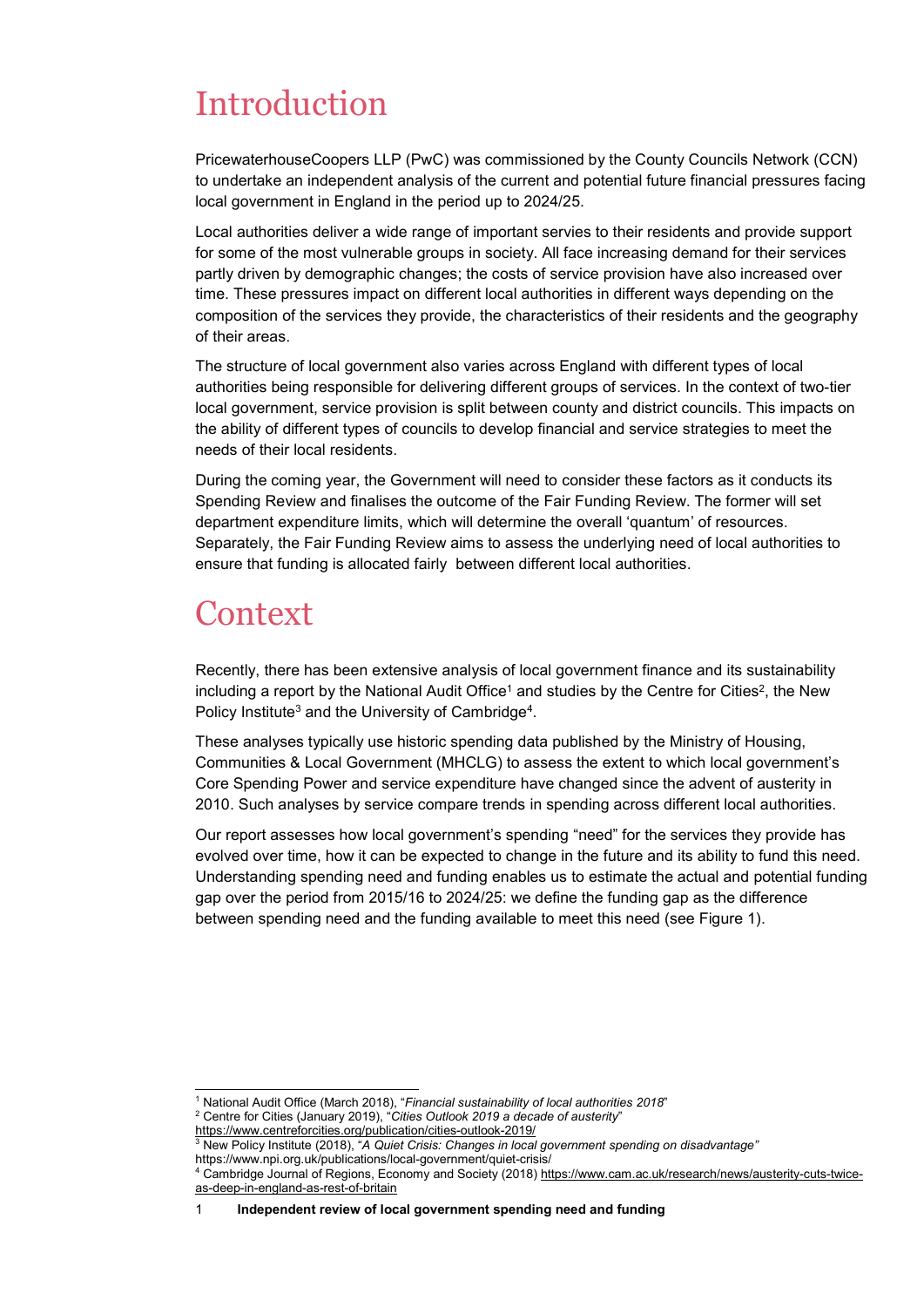## Figure 1: High level approach to assessing local government's funding gap

| <b>Spending need</b>                                                                            | <b>Funding</b>                                                                                                       | <b>Potential funding gap</b>                       |
|-------------------------------------------------------------------------------------------------|----------------------------------------------------------------------------------------------------------------------|----------------------------------------------------|
| Spending on services<br>provided by local<br>government, driven by<br>underlying cost pressures | Funding from central<br>government and locally<br>raised income (e.g.<br><b>Council Tax, business</b><br>rates etc.) | Difference between<br>spending need and<br>funding |

Our approach to estimating spending need is based on a more consistent level and quality of service. As such, it addresses some of the key limitations of recent analyses which are based primarily on historical expenditure patterns. Specifically, we recognise that different local authorities face:

- Higher or lower demand for their services, depending on their underlying socio-economic characteristics such as demography, levels of deprivation and geography; and
- Differences in input costs (for labour and property), which are reflected in the Area Cost Adjustment factors.

Neither factor is reflected in an analysis of historic expenditure. Higher expenditure may be the product of historic funding levels and political choices over desired service levels whilst lower expenditure may be due to lower levels of funding and may fail to recognise 'unmet needs'.

The rest of our summary report is in three further sections:

- Our assessment of spending need;
- Our analysis of funding and the funding gap; and
- Our conclusion, the key lessons and their implications.

A separate, longer report provides more detail of both our method and its results<sup>5</sup>.

# Spending need

#### Methodology

-

Our method for assessing spending need has two key elements:

- We develop a baseline assessment of spending need using a consistent evidence-based assessment; and
- We then use a range of generic and service specific volume and cost drivers for each type of local authority to project the effect of future demand and cost pressures.

We start by identifying elements of spending within each service area where the underlying volume and cost drivers are distinct and which form the largest share of spending. Table 1 sets out the different elements of spending included in the analysis and outlines the specific and generic drivers for each area.

There are some service areas where distinct groups of beneficiaries exist and where specific drivers are required. These include: adult social care; children's social care; education services; highways and transport; and environment and regulatory services. For other service areas, more generic drivers are required which reflect the entirety of the recipient population. These include cultural and related services, planning and development services, central services, other services and housing services.

<sup>&</sup>lt;sup>5</sup> Further details can be found in the technical report which accompanies this summary report.

<sup>2</sup> Independent review of local government spending need and funding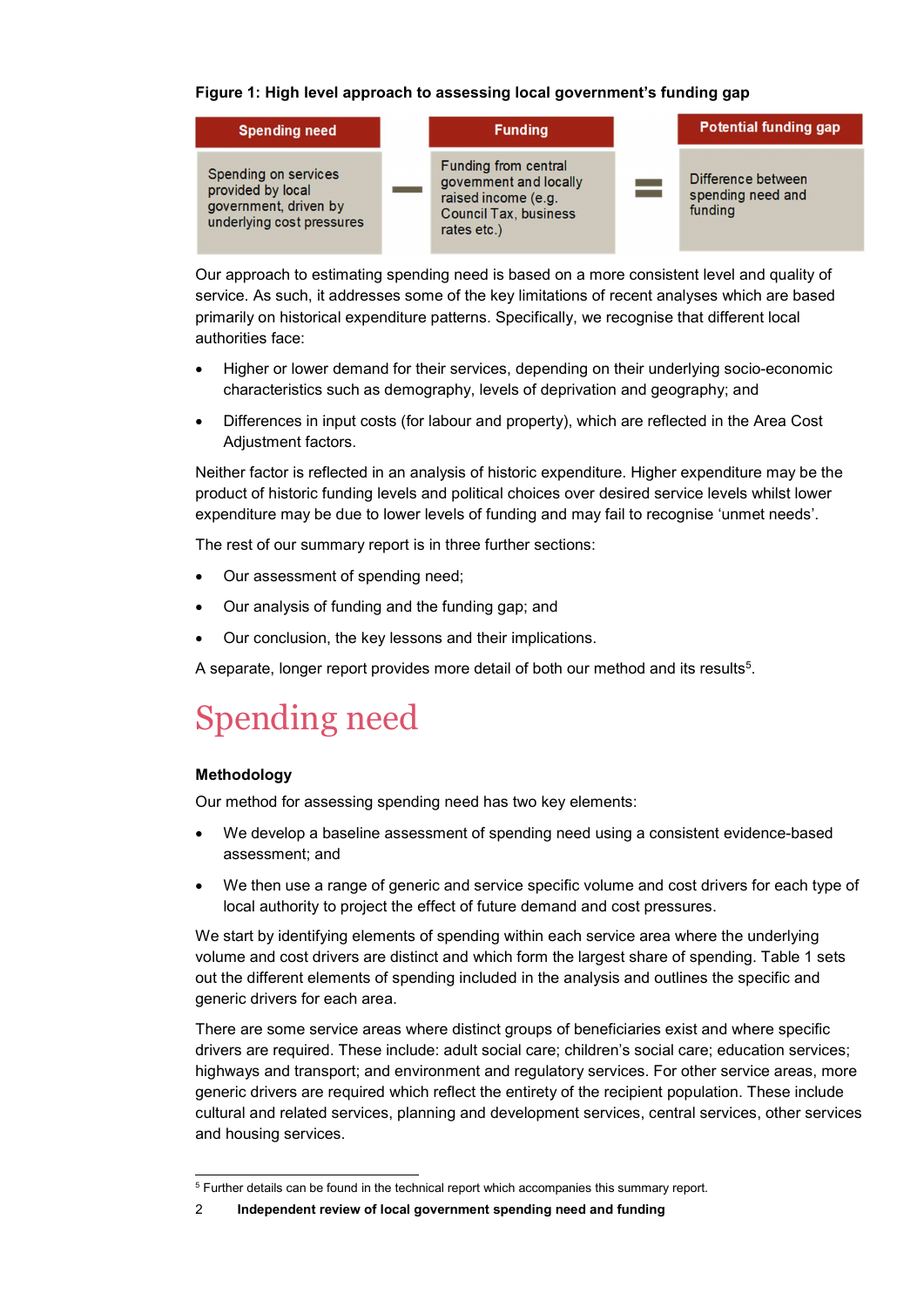| Table 1: Elements of spending within key service areas |  |  |
|--------------------------------------------------------|--|--|
|--------------------------------------------------------|--|--|

| Service area                              | <b>Elements of spending</b>                                                                                                                   | <b>Specific volume drivers</b>                                                             | <b>Generic volume drivers</b> |
|-------------------------------------------|-----------------------------------------------------------------------------------------------------------------------------------------------|--------------------------------------------------------------------------------------------|-------------------------------|
| Adult social care                         | 18+ adults with learning<br>disabilities<br>Population 65+ in poor<br>health<br>Rest of adult social care                                     | 18+ adults with learning<br>disabilities<br>Population 65+ in poor<br>٠<br>health          | Adult population (18+)        |
| Children's social<br>care                 | Looked after children<br>Children in need<br>Rest of children social<br>care                                                                  | Number of looked after<br>$\bullet$<br>children<br>Number of children in<br>need           | Population under 18           |
| Education<br>services                     | Home to school transport<br>for mainstream and<br>children with Special<br>Educational Needs (SEN)<br>Services to children with<br><b>SEN</b> | Pupils excluding children<br>٠<br>with SFN<br>Children with SEN                            | N/A                           |
| Public health                             | Services to children 0-5<br>Population 5+                                                                                                     | Children 0-5                                                                               | Population 5+<br>٠            |
| Highways and<br>transport                 | Road maintenance<br>Concessionary bus<br>boarding<br>Rest of highways and<br>transport                                                        | Road length<br>Population 65+ as a<br>proxy for number of<br>concessionary bus<br>boarding | Total population              |
| Environment and<br>regulatory<br>services | Waste collection services<br>Waste disposal services<br>Recycling<br>Rest of environment and<br>regulatory services                           | N/A                                                                                        | Number of households          |

Source: PwC analysis

We then select a baseline year where total actual spending on local government's services most closely matches underlying spending need for each service area. We use 2015/16 as the baseline. This is also the year before the previous Spending Review period: since when local government has faced new challenges and further pressure on its resources.

In the baseline year, the estimated number of beneficiaries reflects differences in demand for the service between local authorities which, in turn, depend on underlying socio-economic characteristics such as demography, levels of deprivation and geography.

Actual spending in each service area in the baseline year reflects the level and quality of service determined by each local authority tier. Our estimate of spending need in the baseline year is based on a more consistent level and quality of service across local authority tiers. This means that although we assume that total spending need in each service area matches actual spending, its breakdown by local authority tier will not match actual spending as we estimate spending need based on all local authorities providing a more consistent level of service.

Having established spending need in the baseline year, we assess its components for each tier of local authority for each service area based on a more consistent level and quality of service provision. Figure 2 sets out our high-level approach to estimating spending need for each service area. It is based on the premise that spending need for each service area is a product of:

- The volume of service use/beneficiaries (i.e. the number of times the service is provided); and
- The unit costs of providing the service.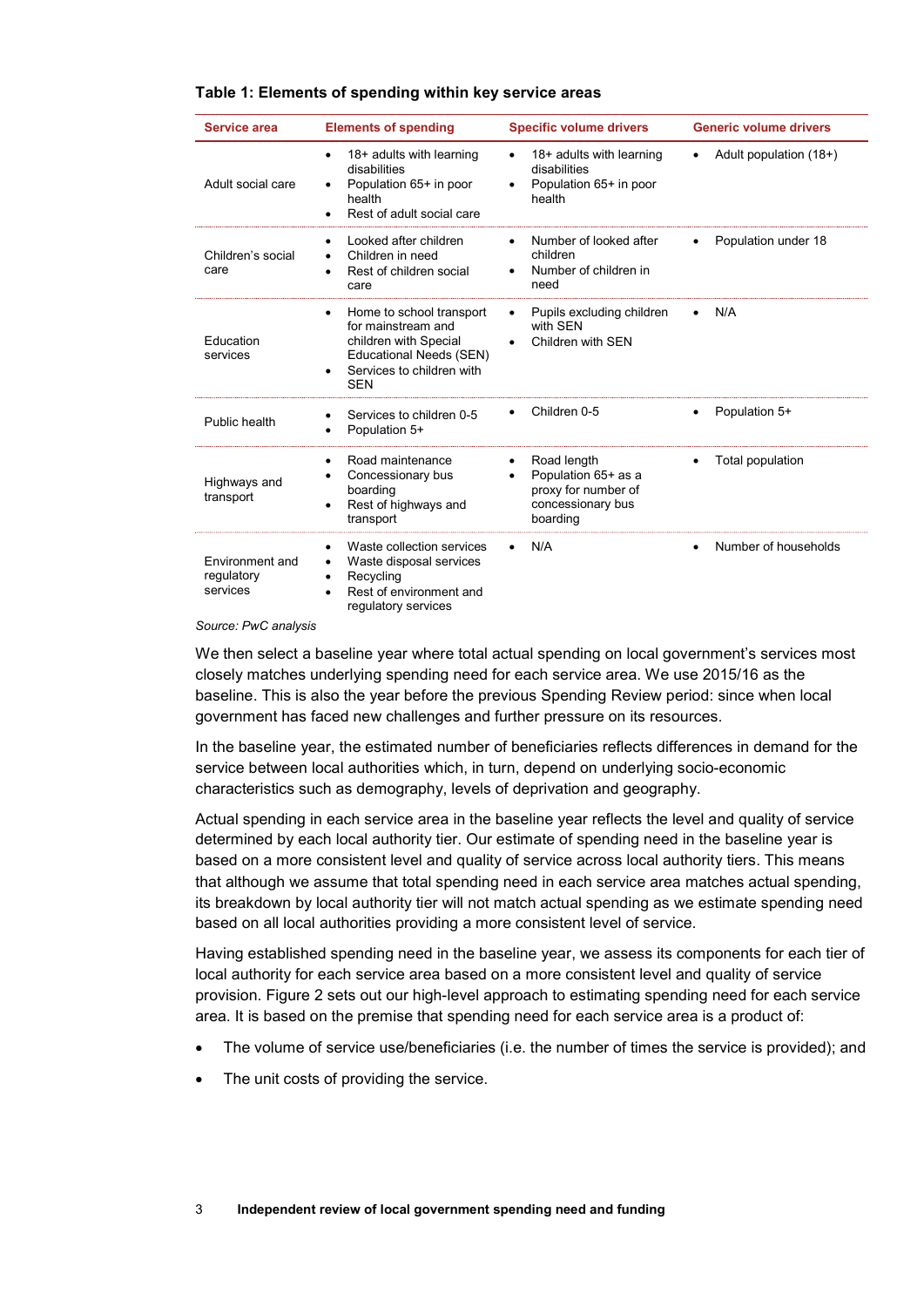#### Figure 2: Approach to estimating spending need



Having determined the number of beneficiaries for each service area, our next step is to estimate the average unit cost of service provision. We derive the average unit cost for each tier of local authorities for each service area by dividing total actual spending in 2015/16 by the relevant number of beneficiaries. We refer to this as the initial tier specific unit cost.

We adjust this estimate of unit cost so that it reflects a more consistent level and quality of service provision across all local authority tiers. To do this we adjust the unit cost estimates for differences in input costs. We assume that any resulting differences in average unit costs reflect spending above need and so we deduct this difference and scale up spending so that actual spending and notional spending need are the same in the baseline year. This means that the resulting unit costs reflect geographical service delivery costs – such as those in London – but reduce the extent to which there may be over or under provision by different tiers.

We identify a set of unavoidable generic cost pressures that apply uniformly across different service areas and local authorities. These include: inflation, which we measure using the GDP deflator; National Living Wage (NLW); pension obligations and the Apprenticeship Levy. We project the unit costs estimated in the baseline year to reflect future unavoidable cost pressures to estimate the unit costs for subsequent years.

We adjust the (estimated) unit cost of service delivery in the basline year for the specific and generic drivers to include the effects of inflation for each of the subsequent years (see Figure 3). We use the inflation adjusted unit costs with the relevant volume drivers to estimate spending need. We then estimate the effects of the remaining cost pressures for each year in our analysis.

#### Results

We estimate that spending need for local authorities in England will increase by 35% (£15.7bn) over the period from 2015/16 to 2024/25. As illustrated in Table 2, CCN authorities could face a 33% (£5.9bn) increase in spending need over this period. The change in spending need can be attributable to increases in the number of beneficiaries (i.e. the volume) and unit costs of service provision driven by increases in input costs.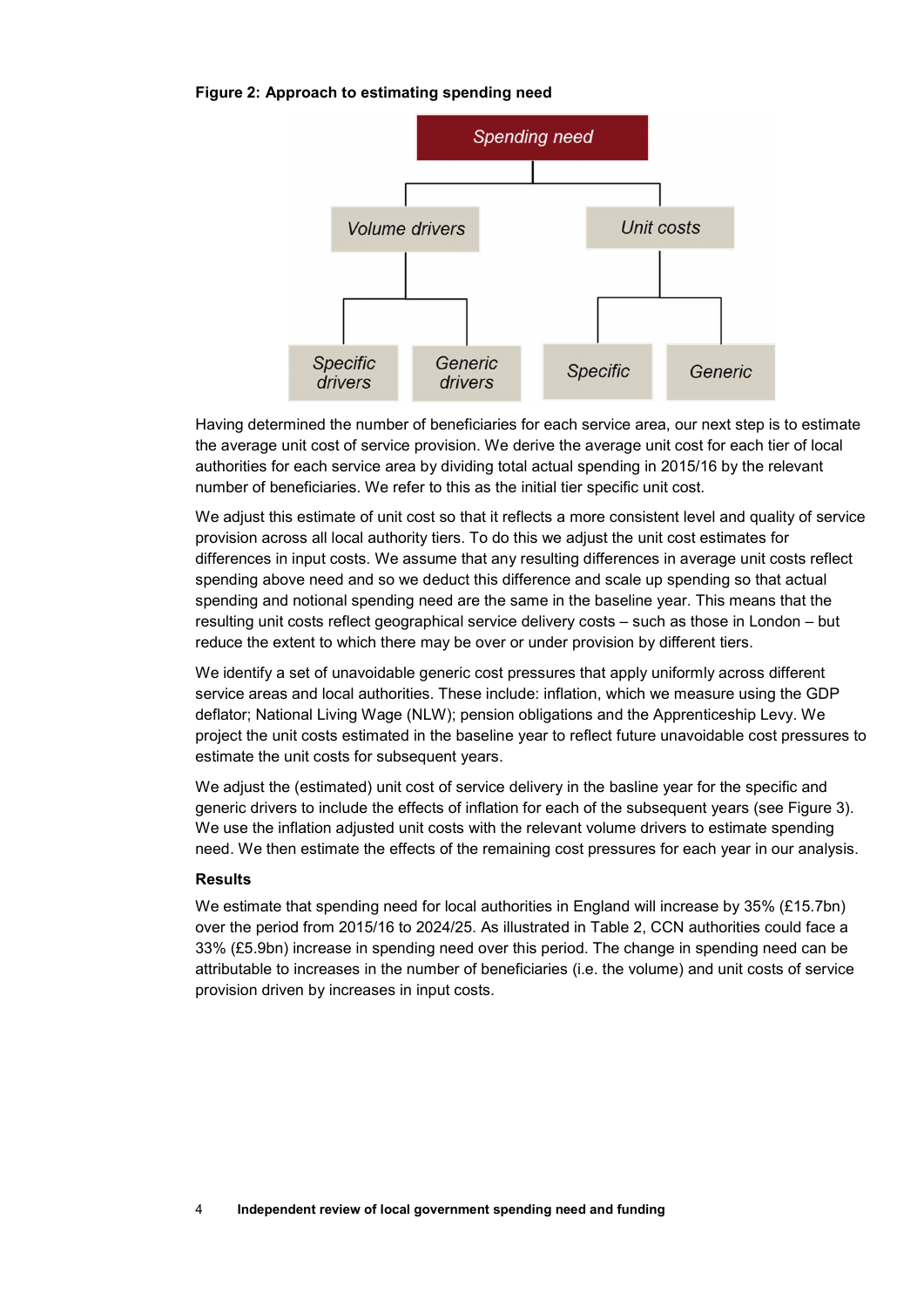|  |  |  | Table 2: Estimated total spending need by local authority tier (£mn, 2015/16 to 2024/25) |
|--|--|--|------------------------------------------------------------------------------------------|
|--|--|--|------------------------------------------------------------------------------------------|

|                                   | 2015/<br>16 | 2016/<br>17 | 2017/<br>18 | 2018/<br>19 | 2019/<br>20 | 2020/<br>21 | 2021/<br>22 | 2022/<br>23 | 2023/<br>24 | 2024/<br>25 |
|-----------------------------------|-------------|-------------|-------------|-------------|-------------|-------------|-------------|-------------|-------------|-------------|
| County unitary<br>authorities     | 2,864       | 2,851       | 2,940       | 3,047       | 3,138       | 3,237       | 3,341       | 3,451       | 3,566       | 3,686       |
| County<br>councils                | 15,015      | 15,272      | 15,766      | 16,408      | 16,928      | 17,482      | 18,081      | 18,720      | 19.385      | 20,083      |
| Non-CCN<br>unitary<br>authorities | 7,623       | 7,959       | 8,195       | 8,547       | 8,807       | 9,083       | 9,379       | 9,693       | 10,018      | 10,357      |
| London<br>boroughs                | 6,904       | 7,270       | 7.494       | 7,856       | 8,127       | 8.414       | 8.716       | 9,032       | 9,358       | 9,695       |
| Metropolitan<br>boroughs          | 9,815       | 10,381      | 10,692      | 11,130      | 11,463      | 11,817      | 12,196      | 12,600      | 13.021      | 13,459      |
| <b>District councils</b>          | 2.795       | 2.873       | 2.950       | 3,012       | 3.081       | 3.153       | 3,230       | 3.311       | 3,393       | 3,477       |
| Total                             | 45,016      | 46,606      | 48,037      | 50,000      | 51,544      | 53,188      | 54,941      | 56,805      | 58,741      | 60,757      |

Source: PwC analysis

|  |  |  | Figure 3: Approach to incorporating unavoidable cost pressures |  |
|--|--|--|----------------------------------------------------------------|--|
|  |  |  |                                                                |  |



The five largest spending areas in 2015/16 accounted for more than 75% of spending:

- Adult social care: Spending on adult social care accounted for 32% of total spending in the baseline year. For CCN authorities, their spending need made up 38% of the total in the baseline year and is set to grow to 43% (£2.9bn) over a 10 year period. Spending need in other upper tier councils is set to increase by a similar proportion. CCN authorities' share of total spending need on adult social care in the baseline year was the largest (47%) and is estimated to remain constant through to 2024/25.
- Children's social care: Spending on children's social care accounted for 18% of total actual spending across all local authorities in the baseline year. For CCN authorities, the spending need for children's social care made up 17% of their spending need in the baseline year and

5 Independent review of local government spending need and funding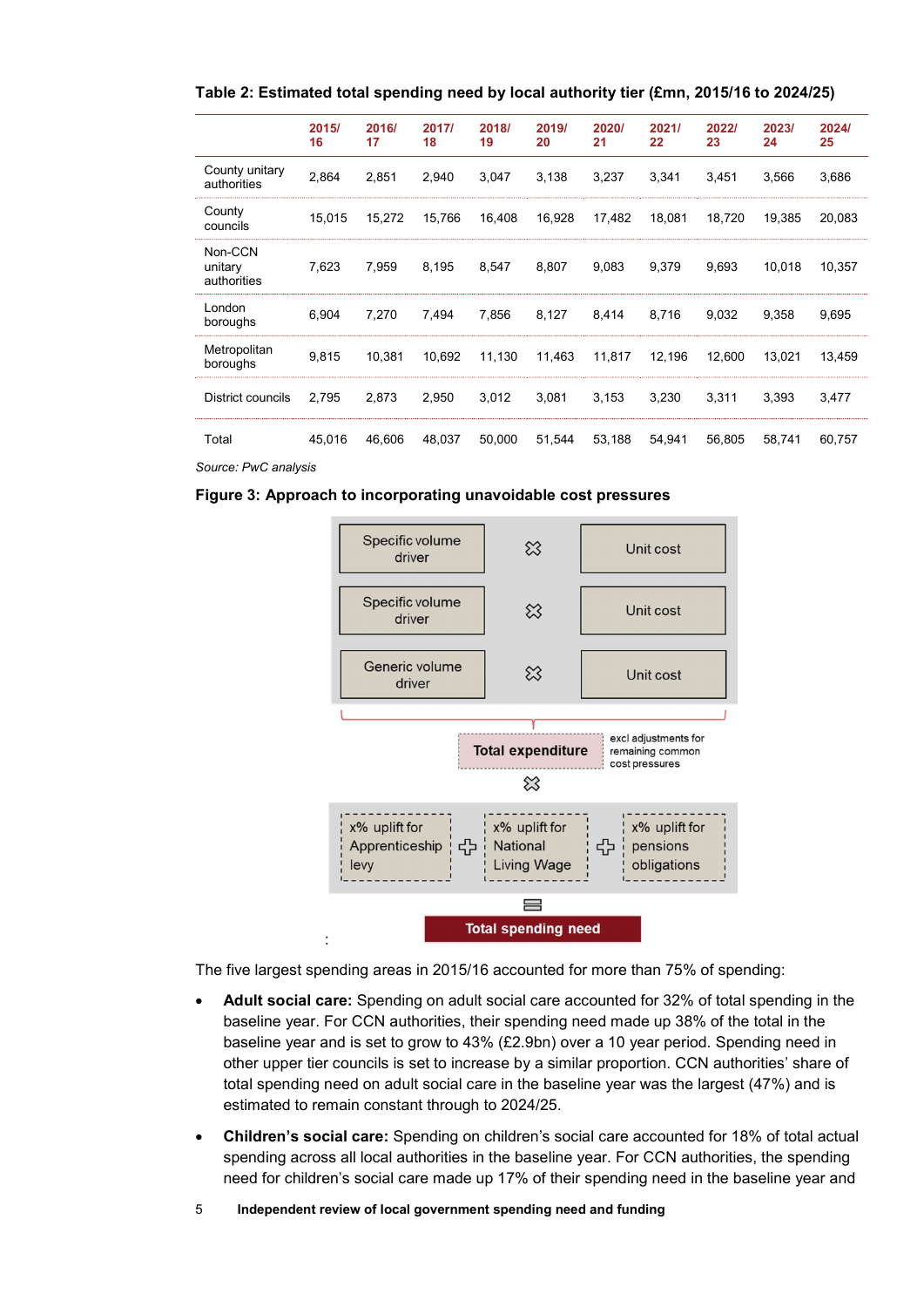is set to escalate faster than spending in other service areas by 45% (£1.4bn) over the 10 year period. Spending need on children's social care for other upper tier councils is also expected to rise faster than spending need in other areas.

- Environmental and regulatory services: In the baseline year, spending on environmental and regulatory services accounted for 11% of total spending need of local government. Within this service area, 40% of spending by local authorities was on waste disposal services. Over the 10 year period to 2024/25, spending on environment and regulatory services is expected to increase by 28%. CCN authorities would see their spending on environmental and regulatory service increase by 26% (around £350mn) over the same period.
- Education services: In the baseline year, total spending on education service included in scope accounted for 9% of total actual spending across all local authorities. For CCN authorities, it is set to increase by 27% (£472bn) over the period from 2015/16 to 2024/25.
- Public health: Local government spending on public health accounted for 7% of total actual spending in the baseline year and is expected to increase by £724mn over the 10 year period. For CCN authorities, spending need is set to increase by £316mn which accounts for around 44% of the estimated total increase in spending need across all local authorities.

# Funding and funding gap

To determine the funding gap we estimate local authorities' actual and expected funding over the time period of our analysis (from 2015/16 to 2024/25).

#### Methodology - funding

For the period 2015/16 to 2019/20, Income from Council Tax is obtained from data published by MHCLG. Business Rates and grant funding include the Settlement Funding Assessment, New Homes Bonus, Rural Services Delivery Grant, Public Health Grant, Adult Social Care grant and funding for education services included within the scope of our analysis.

The scope of education services covered within our analysis includes services to children with SEN. We obtain data on spending in these areas from the Section 251 outturn data published by the Department for Education. We estimate funding for this services separately and add it to the funding estimates.

To project local authorities' future funding (i.e. from 2020/21 to 2024/25), we rely upon the model developed for CCN by Pixel Financial Management. The model assumes Rural Services Delivery Grant, Revenue Support Grant and Public Heath Grant are rolled into Business Rates from 2020/21 onward. In addition, it assumes that the Improved Better Care Fund and New Homes Bonus remain flat in cash terms at £1.8bn and £902mn per annum respectively.

Our key assumptions underpinning our projections of the main funding streams for the period from 2020/21 to 2024/25 are as follows:

- Business Rates and grant funding remain flat cash at the 2019/20 level; and
- Income from Council Tax in our base case scenario assumes growth in the Council Tax base but no growth in the rate of Council Tax and an alternative scenario examines the implications of a 2.99% per annum rise in the Council Tax rate.

#### Results - funding

Figure 4 illustrates the share of funding from Business Rates and grant funding and Council Tax for each local authority tier in the baseline year (2015/16). Income from Council Tax accounts for the majority of funding for county unitary authorities (around 54%) and county councils (around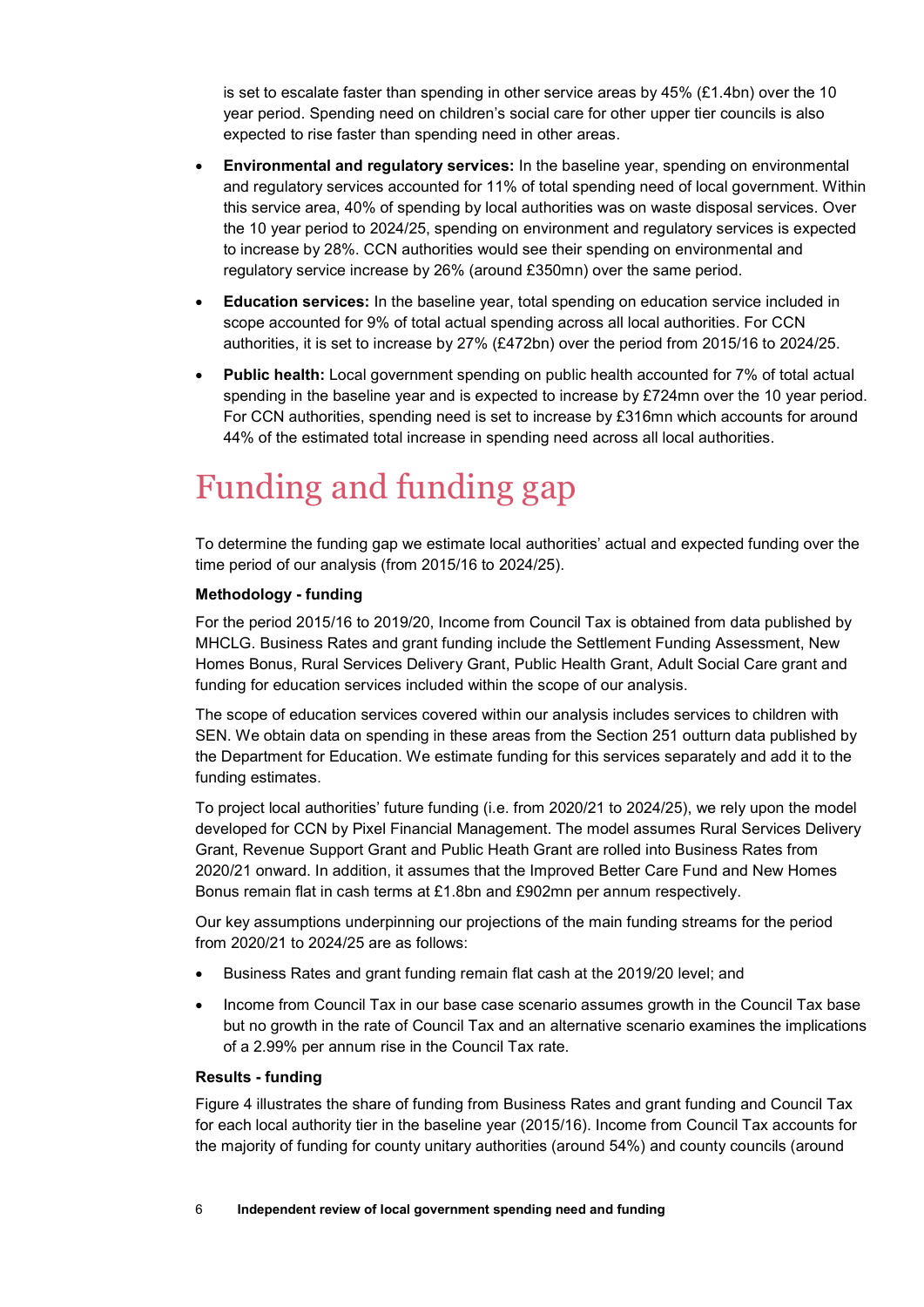58%) whereas Business Rates and grant funding form the main funding stream for the other tiers of local authority.

Figure 4: Breakdown of local authority funding by tier between Business Rates and grant funding and Council Tax (% of revenue, 2015/16)



#### Source: PwC analysis

Figure 5 shows the expected changes in Business Rates and grant funding and Council Tax income over the period from 2015/16 to 2024/25.We assume that the Council Tax base increases at a rate of 1.89% per annum from 2020/21. Our base case analysis also assumes no growth in the Council Tax rate from 2020/21 onwards and Business Rates and grant funding is expected to be held at the 2019/20 level. The share of total funding from Business Rates and grant funding is expected to fall from 55% to 44%.

Council Tax income accounted for 45% of total funding in 2015/16 and is projected to increase to 56% of total funding in 2024/25. The share of total funding from Business Rates and grant funding is expected to fall from 55% to 44%. Our Core Spending Power estimates exclude business rate growth above baseline. While this income would offset some of the funding gap identified below for all tiers of local government, it has particular implications for district councils, who in two-tier areas retain the majority (80%) of retained growth and is a large proportion of their income. The effect of this is to potentially understate the resources that are available to district councils, both past and future.





Source: PwC analysis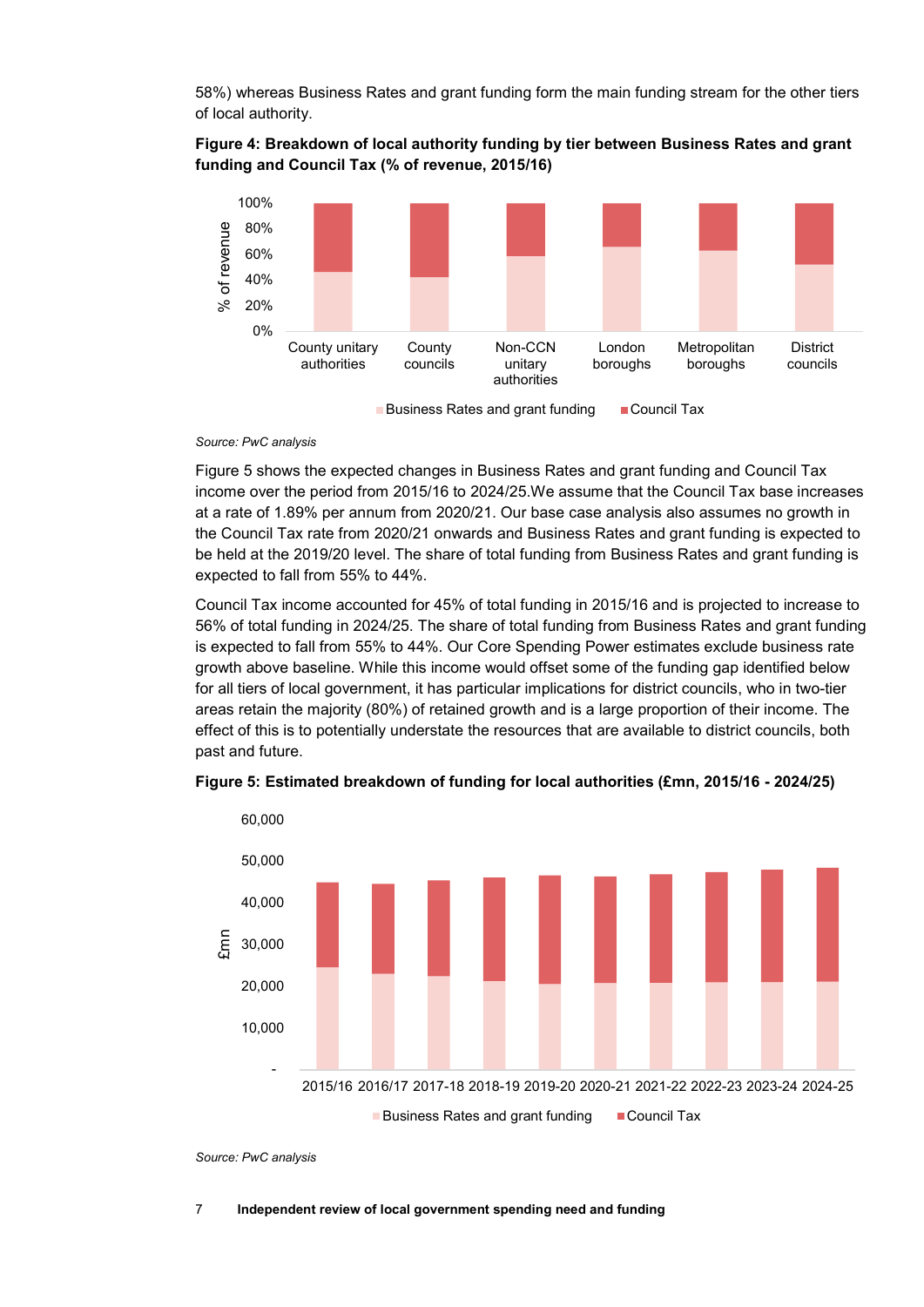Figure 6 sets out the breakdown of funding for CCN authorities for the period from 2015/16 to 2024/25. Income from Council Tax is expected to increase by 33%, accounting for around 68% of income in 2024/25. In contrast, Business Rates and grant funding are expected to decline by 18%.

The Business Rates and grant funding are expected to decrease by 11% for both non-CCN unitary authorities and metropolitan boroughs and by 10% for London boroughs over the same period. For district councils, Business Rates and grant funding is expected to decrease by 34% with income from Council Tax increasing by 23%.





Source: PwC analysis

#### Funding gap estimates

We define the funding gap as the difference between estimated spending need for the services provided by local government and expected funding. The projected funding gap is based on estimating spending need for a more consistent level and quality of service provision across local government.

We analyse the funding gap over two periods: from 2015/16 to 2018/19 and from 2019/20 to 2024/25 excluding a rise in Council Tax rates from 2020/21.

|                                   | 2015/<br>16 | 2016/<br>17 | 2017/<br>18 | 2018/<br>19 | 2019/<br>20 | 2020/<br>21 | 2021/<br>22 | 2022/<br>23 | 2023/<br>24 | 2024/<br>25 |
|-----------------------------------|-------------|-------------|-------------|-------------|-------------|-------------|-------------|-------------|-------------|-------------|
| County unitary<br>authorities     | 298         | 280         | 324         | 371         | 420         | 555         | 631         | 716         | 805         | 900         |
| County councils                   | 737         | 1,007       | 1,067       | 1,289       | 1,595       | 2,298       | 2,692       | 3.133       | 3.604       | 4,102       |
| Non-CCN<br>unitary<br>authorities | $-147$      | 249         | 338         | 520         | 661         | 1.058       | 1,260       | 1.484       | 1,720       | 1,967       |
| London<br>boroughs                | $-1071$     | $-619$      | $-481$      | $-224$      | $-57$       | 284         | 481         | 694         | 917         | 1,148       |
| Metropolitan<br>boroughs          | $-18$       | 742         | 835         | 1.281       | 1.483       | 1.750       | 2.036       | 2.353       | 2.689       | 3,040       |
| District councils                 | 201         | 271         | 487         | 631         | 738         | 818         | 874         | 934         | 995         | 1.058       |
| Total                             | 0           | 1,930       | 2,569       | 3,868       | 4,839       | 6.763       | 7.975       | 9.313       | 10,730      | 12,215      |

Source: PwC analysis

8 Independent review of local government spending need and funding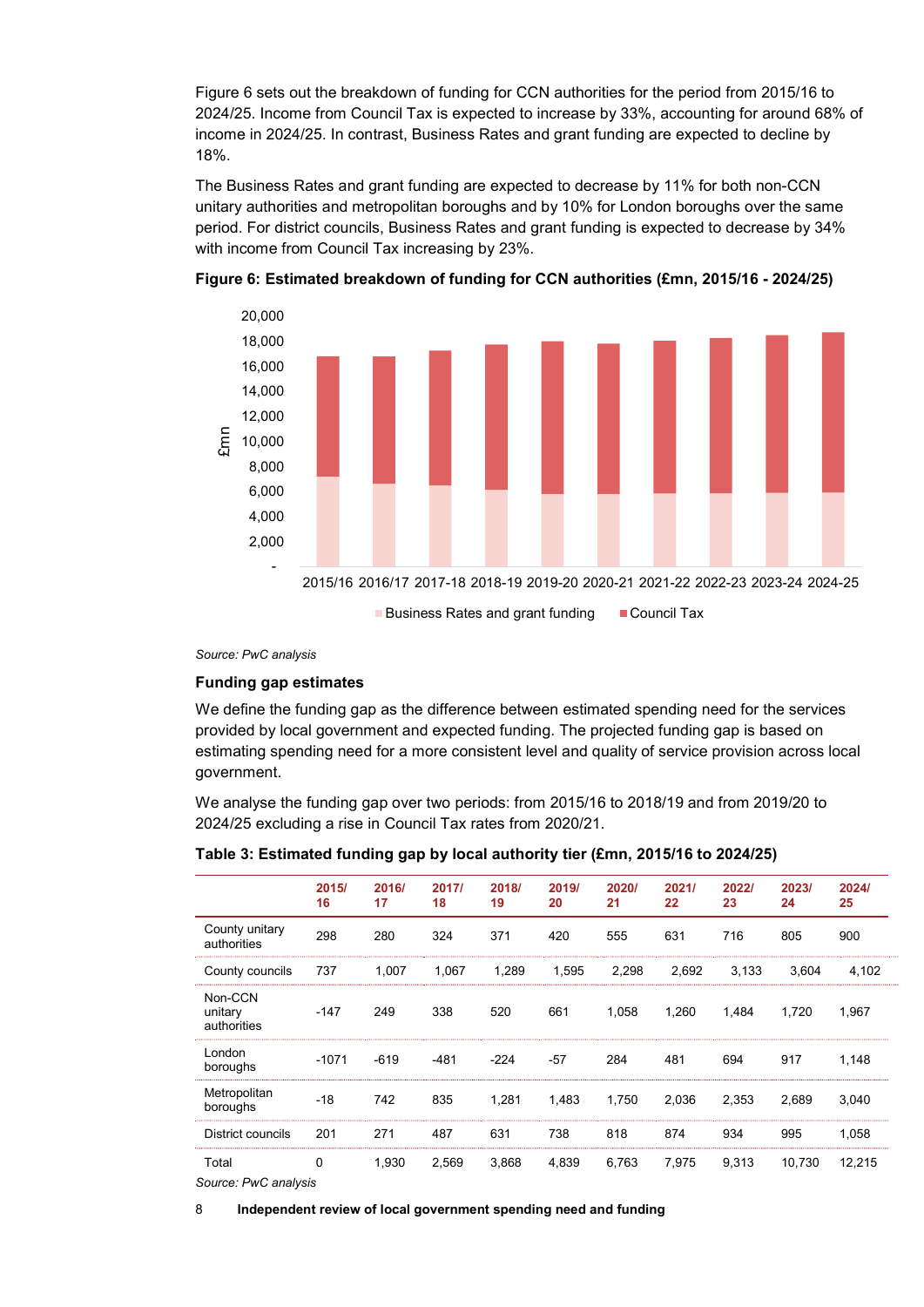# Funding gap for the period from 2015/16 to 2018/19

Between 2015/16 and 2018/19, our analysis suggests that local government faced a cumulative funding gap of £8.4bn. This is the gap between the estimated spending need based on a more consistent level and quality of service and actual funding after accounting for Council Tax rises and any injection of resources provided outside of the four-year local government settlement.<sup>6</sup>

Our analysis shows that:

- CCN authorities would have faced an underlying funding gap of £1bn in the baseline year if all local authorities provided a more consistent level and quality of service. These councils then face an increasing funding gap over the period from 2015/16 to 2018/19. This suggests that these councils have 'unmet need' which is not reflected in their actual historic expenditure on services. CCN members have a cumulative funding gap of £5.4bn, 64% of the total funding gap.
- Metropolitan boroughs and non-CCN unitary authorities have an underlying funding surplus in the baseline year if we use our estimate of spending need for a more consistent level of service. This suggests that these councils were providing a higher level or quality of service in the baseline year. These councils then see an emerging funding gap in the period from 2016/17 to 2018/19. In cumulative terms for the period from 2015/16 to 2018/19, the funding gap amounts to £2.8bn for metropolitan boroughs and £1.0bn for non-CCN unitary authorities
- London boroughs also have a notional funding surplus in the baseline year. Their actual funding exceeds the estimated spending need required to provide a more consistent level and quality of service. This suggests that these councils were providing a higher level or quality of service.
- District councils' funding gap increases at a faster pace than other tiers partly due to their Core Spending Power reductions being higher than other types of councils and the exclusion of retained Business Rates growth. In addition, they did not benefit from specific in-year funding announcements. In 2017/18, their allocation of the New Homes Bonus was reduced by £72m as part of the introduction of the Adult Social Care Grant of £240m. In contrast, other tiers benefited from these changes which is reflected in their funding gap in those years.

# Funding gap for the period from 2019/20 to 2024/25

Our analysis shows that for the current financial year (2019/20), local authorities could face a funding gap of £4.8bn, rising to £9.3bn by 2022/23 if all local authorities provide a more consistent level and quality of service. By 2024/25 local government is expected to require additional resources of £12.2bn in order to fund the range of services it offers to local residents. Overall, our analysis of the period between 2019/20 to 2024/25 estimates that councils could face a cumulative funding gap of £51.8bn if they deliver a consistent level of service.

As set out in Table 3, our analysis shows that:

-

- CCN authorities would face a £5bn funding gap in 2024/25 to meet rising demand and costs based on provision of a more consistent level of service. This represents around 40% of the overall funding gap for all local authorities in 2024/25. The cumulative funding gap over the six year period from 2019/20 amounts to £21.5bn.
- Metropolitan boroughs face the second largest funding gap in 2024/25 (£3bn), 25% of the total funding gap.
- Non-CCN unitary authorities see their funding gap increase by £1.3bn over the period and their funding gap accounts for around 15% of the overall gap.

<sup>&</sup>lt;sup>6</sup> Injections of resources include the Improved Better Care Fund and Adult Social Care Grant.

<sup>9</sup> Independent review of local government spending need and funding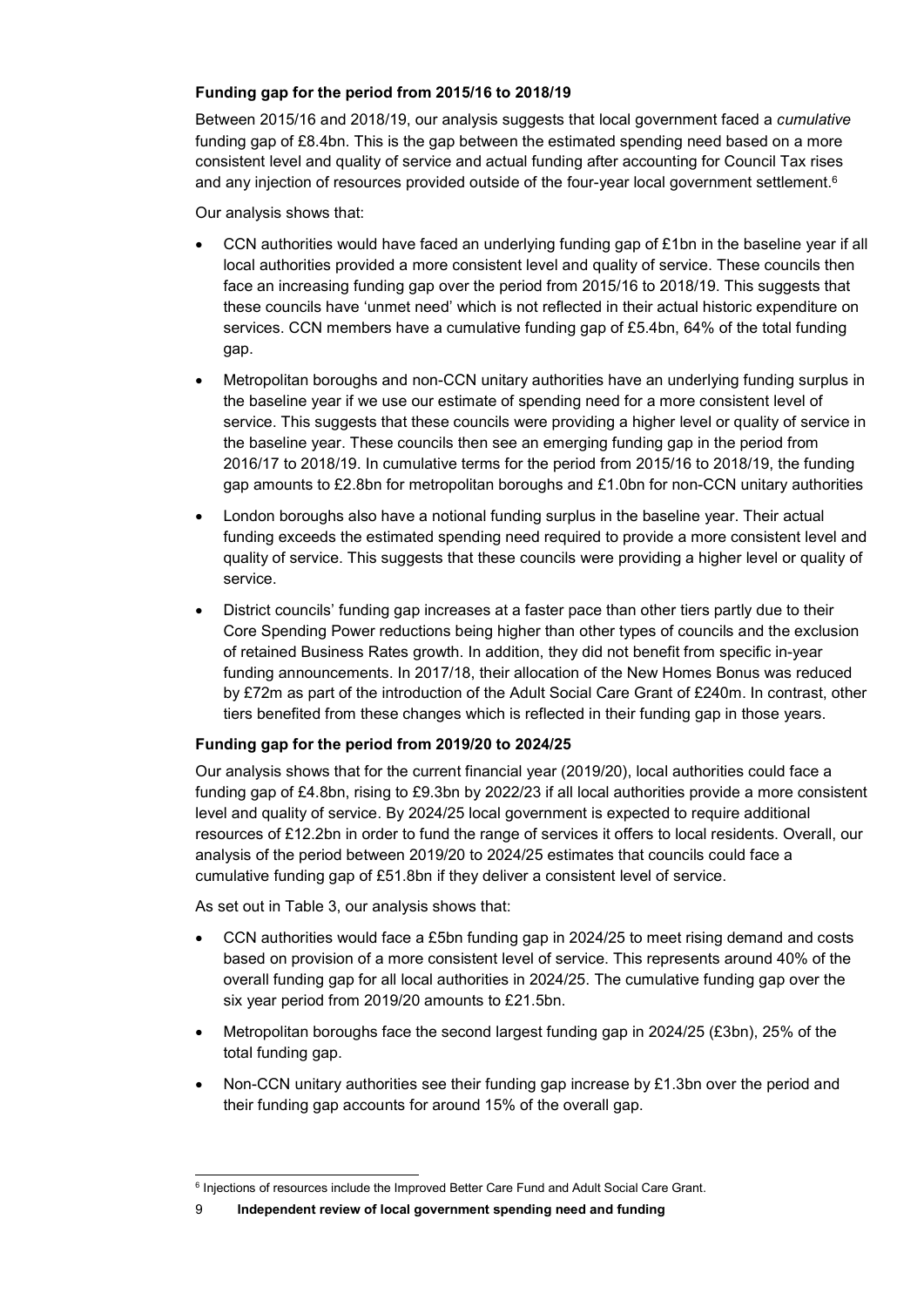- London boroughs move from a notional funding surplus in 2019/20 to a gap of £284m in 2020/21. This rises to £1.14bn in 2024/25, which accounts for around 10% of the overall funding gap for all local authorities.
- District councils' funding gap only rises by £240mn from £818mn in 2020/21 to £1,058mn in 2024/25.

## Funding gap – with Council Tax increase

Our analysis above assumes no change in the rate of Council Tax. Below, we consider the implications of increasing the Council Tax rate by 2.99% per annum for all local authorities (except district councils) and the higher of £5 or 2.99% for district councils in the period from 2020/21 to 2024/25. Table 4 shows the funding gap. Increasing the Council Tax rate reduces the funding gap in 2024/25 by 43% from £12.2bn to £6.9bn although councils would still face an estimated cumulative funding gap of £30.2bn over the period from 2020/21 to 2024/25.

## Table 4: Funding gap by local authority tier with an increase in the Council tax rate (£mn, 2021/22 to 2024/25)

|                                | 2020/21 | 2021/22 | 2022/23 | 2023/24 | 2024/25 |
|--------------------------------|---------|---------|---------|---------|---------|
| County unitary authorities     | 450     | 470     | 494     | 520     | 547     |
| County councils                | 1.675   | 1.727   | 1.805   | 1.889   | 1.978   |
| Non-CCN unitary<br>authorities | 813     | 881     | 961     | 1.045   | 1.131   |
| London boroughs                | 74      | 154     | 240     | 328     | 413     |
| Metropolitan boroughs          | 1.473   | 1.607   | 1.762   | 1.927   | 2.096   |
| District councils              | 727     | 733     | 742     | 748     | 754     |
| Total                          | 5.213   | 5.572   | 6.004   | 6.457   | 6.919   |

Source: PwC analysis

#### Other potential responses to the funding gap

Besides increasing Council Tax rates, the funding gap could potentially be met with some combination of more income from grant funding and Business Rates, increased fees and charges and on-going efficiency savings. In the absence of these, it will require further service reductions and/or the risk that councils will be unable to balance their budgets, which is a legal requirement.

Table 5 shows the fees and charges in 2017/18<sup>7</sup> for all service areas excluding those from adult and children's social care and education services which are regulated and where local authorities have less discretion to change them. It also shows that two-tier county councils have the smallest income from fees and changes as a percentage of their total spending need and district councils have the largest. Amongst upper-tier councils, London boroughs have the largest income from fees and charges as a proportion of their total spending need.

If we assume that fees and charges in 2020/21 are the same as in 2017/18 and increase by 10%, the additional income would only contribute around £730mn to mitigating the funding gap in 2020/21. For county councils such an increase would raise enough additional resources to offset 3.4% of the gap. The comparable figure in county unitary authorities in 2020/21 is 7.3% and compares to 24.2% for district councils.

-

 $7$  This is the latest year for which data are available.

<sup>10</sup> Independent review of local government spending need and funding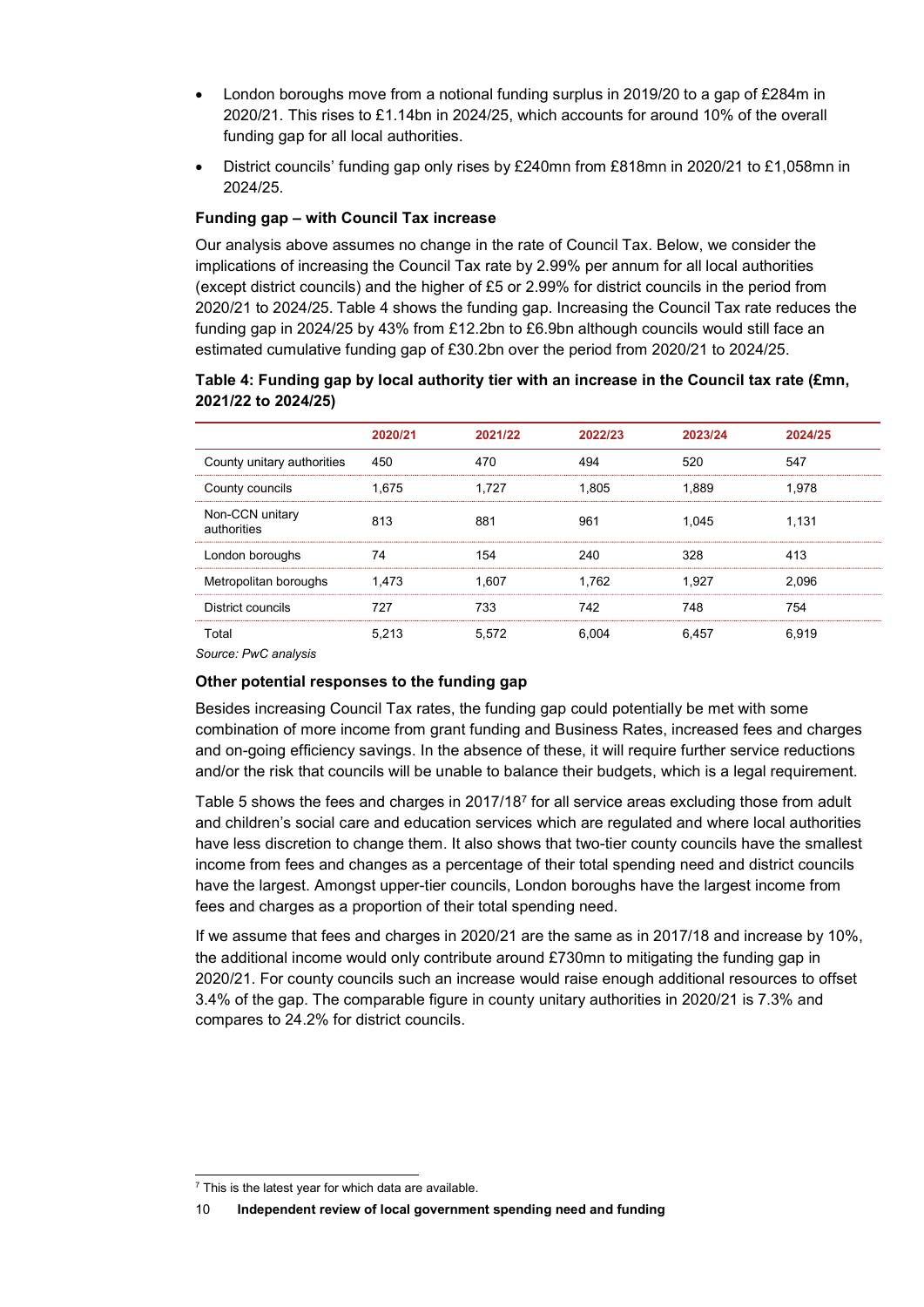## Table 5: Income from fees and charges as a share of estimated total spending need (2017/18)

| <b>Estimated</b><br>spending need<br>2017/18 (£mn) | <b>Fees and charges</b><br>2017/18 (£mn) | <b>Fees and charges</b><br>as % of estimated<br>spending need in<br>2017/18 | Increase in fees<br>and charges in<br>2020/21 |
|----------------------------------------------------|------------------------------------------|-----------------------------------------------------------------------------|-----------------------------------------------|
| 2.940                                              | 326                                      | 11%                                                                         | 33                                            |
| 15.766                                             | 752                                      | .5%                                                                         | 75                                            |
| 8.195                                              | 1.248                                    | 15%                                                                         | 125                                           |
| 7.494                                              | 2.126                                    | 28%                                                                         | 213                                           |
| 10.692                                             | 1.097                                    | 1በ%                                                                         | 110                                           |
| 2.950                                              | 1.757                                    | 60%                                                                         | 176                                           |
|                                                    |                                          |                                                                             |                                               |

Source: PwC analysis

Ultimately, in the absence of additional funding, councils would need to draw on their reserves to balance budgets to meet their statutory requirements.

One of the reasons local authorities hold reserves is so that they can respond to unexpected events or emerging needs.<sup>8</sup> Without sufficient reserves, they would be unable to balance their budgets.

The use of reserves to meet the funding gaps estimated in this study is not a sustainable strategy. As an illustration, Table 6 shows the level of allocated reserves at the start of 2018/19 and compares it to the cumulative funding gap between 2020/21 to 2024/25 for each tier of local government. Reserves amounted to £3.5bn across local government. If councils drew down all their reserves over the period 2020/21 to 2024/25, it would only meet 11% of the cumulative funding gap over the period.

# Table 6: Unallocated reserves at the start of 2018/19 compared to cumulative funding gap after Council Tax rise (2020/21 to 2024/25)

|                                | <b>Unallocated reserves at</b><br>the start of 2018/19<br>$(\text{Emn})$ | <b>Cumulative funding gap</b><br>after council tax rises<br>2020/21-2024/25 (£mn) | <b>Unallocated reserves as</b><br>% of cumulative funding<br>gap after council tax<br>rises 2020/21-2024/25 |
|--------------------------------|--------------------------------------------------------------------------|-----------------------------------------------------------------------------------|-------------------------------------------------------------------------------------------------------------|
| County unitary authorities     | 193                                                                      | 2.481                                                                             | 7 7%                                                                                                        |
| County councils                | 650                                                                      | 9.074                                                                             | $7.1\%$                                                                                                     |
| Non-CCN unitary<br>authorities | 458                                                                      | 4.831                                                                             | 9.4%                                                                                                        |
| London boroughs                | 668                                                                      | 1.209                                                                             | 55 2%                                                                                                       |
| Metropolitan boroughs          | 663                                                                      | 8.865                                                                             | 74%                                                                                                         |
| District councils              | 898                                                                      | 3.704                                                                             | 24%                                                                                                         |
| Total                          | 3.530                                                                    | 30.165                                                                            | 114%                                                                                                        |
| Source: CCN analysis           |                                                                          |                                                                                   |                                                                                                             |

Source: CCN analysis

-

At tier level, county councils are in the weakest position: their reserves would meet only 7.1% of their cumulative funding gap, followed by Metropolitan boroughs and county unitary authorities., London boroughs could meet 55% of their funding gap through the use of reserve, while district councils could meet 25%.

What this comparison shows is that the use of reserve is unsustainable for local government in meeting their future spending need requirements with county councils facing the most severe sustainability risk.

<sup>&</sup>lt;sup>8</sup> https://www.cipfa.org/cipfa-thinks/cipfa-thinks-articles/the-role-of-reserves-in-local-government-financial-resilience

<sup>11</sup> Independent review of local government spending need and funding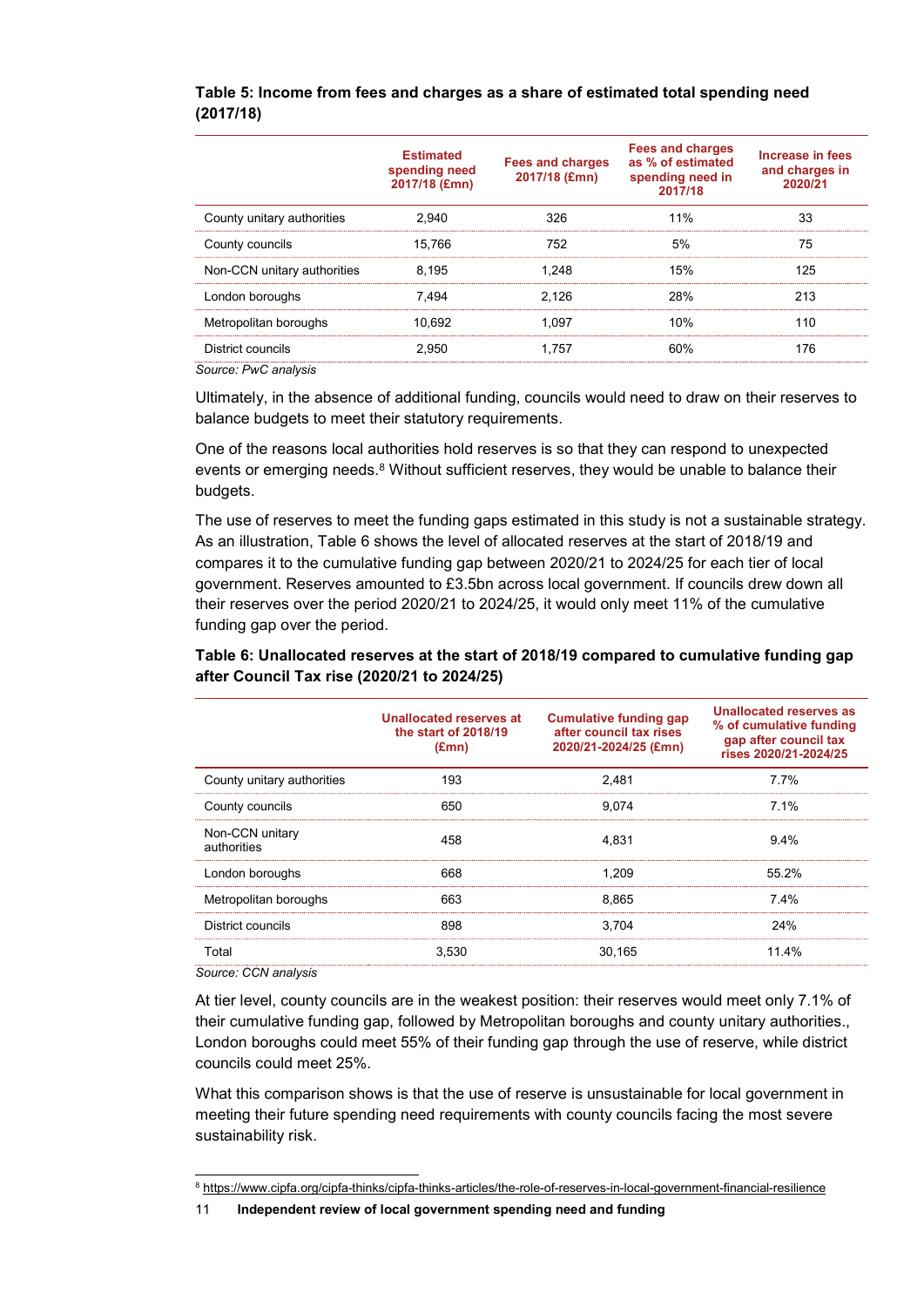# Conclusion, lessons & implications

#### Conclusion

Spending need for local government services is expected to increase over the next few years, driven by increasing demand and the rising cost of service provision. The relative financial pressures facing different tiers of local government will be influenced by how the number of beneficiaries and the associated cost of providing the services evolve for different local authorities.

Our report estimates the spending need and potential funding gap for local government. For each tier of local authority, we estimate these based on councils providing a more consistent level of service than they have historically done.

Our analysis suggests that over the period from 2015/16 to 2018/19, local government would have faced a cumulative funding gap of £8.4bn. This is the gap between the estimated notional spending need (based on a more consistent level and quality of service) and actual funding after accounting for a rise in the rate of Council Tax and increases in other funding streams.

CCN authorities would have faced a notional underlying funding gap of £1bn in the baseline year (2015/16) if all local authorities in England provided a more consistent level and quality of service. These councils then face an increasing funding gap over the period to 2018/19. This suggests that they have 'unmet need' which is not reflected in their actual historic expenditure on services.

In contrast, London boroughs have a notional funding surplus in the baseline year. Their actual funding exceeds their estimated spending need required to provide a more consistent level and quality of service. This suggests that these councils were providing a higher level or quality of service.

Going forward, our analysis suggests that for the financial year 2019/20, local authorities could face a funding gap of £4.8bn. This is estimated to rise to £9.3bn by 2022/23. By 2024/25 local government is expected to require additional resources of £12.2bn in order to fund the range of services it offers to local residents on a more consistent basis across all tiers. It is important to note that these projections assume the continuation of funding streams such as the Improved Better Care Fund and flat cash settlement for local government; if these were to end, the funding gap would increase by £1.8bn per annum from 2020/21 onwards.

If we assume a 2.99% rise per annum in the rate of Council Tax from 2020/21 onwards, our overall estimate of the cumulative funding gap is bigger than that previously estimated by the Local Government Association (LGA)<sup>9</sup>. Table 8 compares the two sets of results.

We note, however, that there are important differences between the two analyses: for example, the LGA:

Uses 2017/18 as the baseline year;

-

- Has a lower rate of growth of Council Tax income in the period from 2020/21: our analysis assumes that Council Tax income will grow at 4.94% per annum whereas the LGA analysis is based on an assumed growth rate of 2.88% per annum;
- Includes retained business rate growth; and
- Includes a factor for 'pre-existing adult social care provider market pressure'.

<sup>9</sup> Local government funding: Moving the conversation on Technical Annex: Key assumptions and outline results of the 2025 funding gap analysis https://www.local.gov.uk/sites/default/files/documents/Technical%20Annex%20%281%29.pdf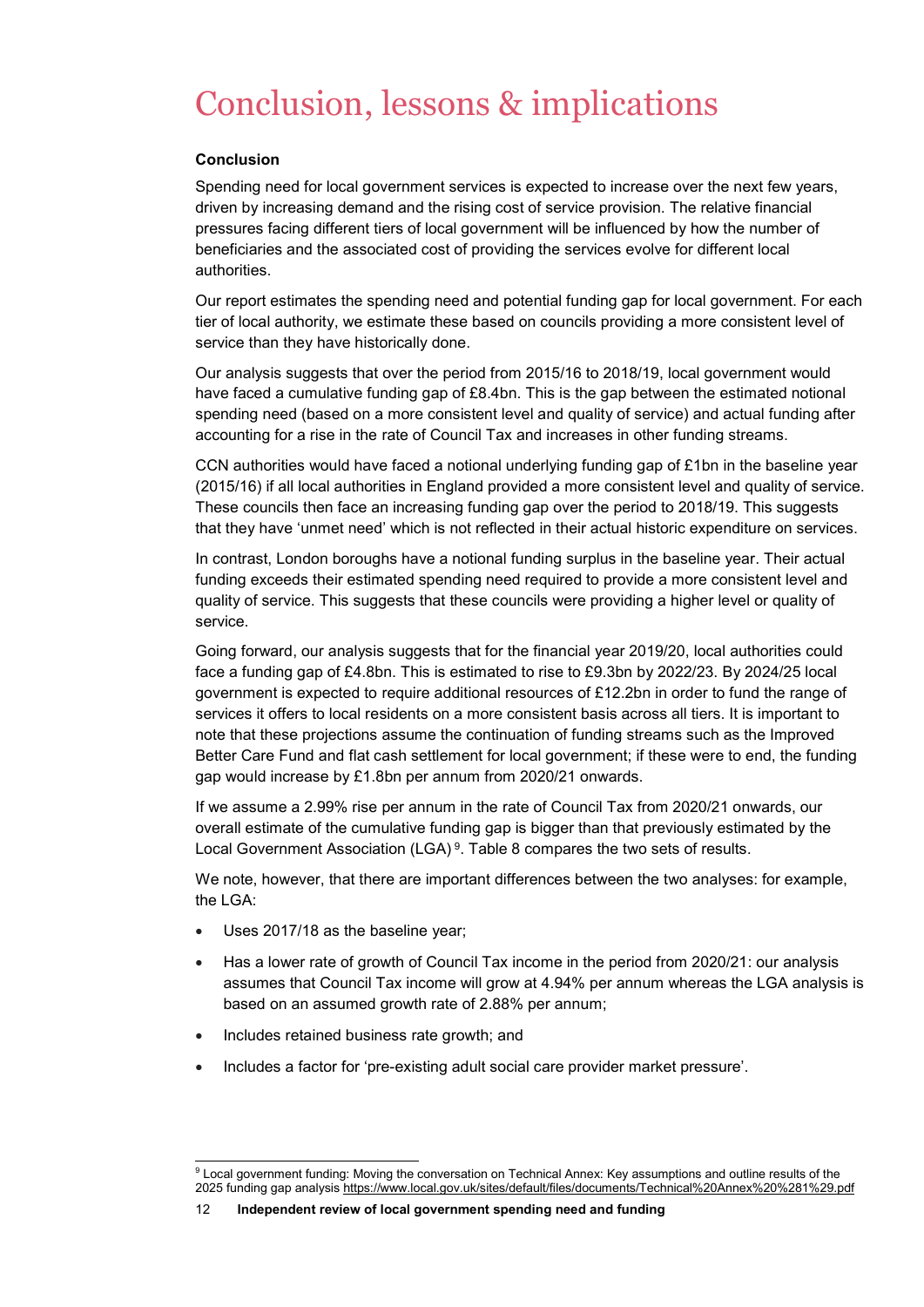|                           |  | Table 8: Comparison of funding gap estimates (post Council Tax increase): PwC and LGA |  |
|---------------------------|--|---------------------------------------------------------------------------------------|--|
| (£mn, 2015/16 to 2024/25) |  |                                                                                       |  |

|                        | 2015/<br>16 | 2016/<br>17 | 2017/<br>18 | 2018/<br>19 | 2019/<br>20 | 2020/<br>21 | 2021/<br>22 | 2022/<br>23 | 2023/<br>24 | 2024/<br>25 | Cumulative<br>gap |
|------------------------|-------------|-------------|-------------|-------------|-------------|-------------|-------------|-------------|-------------|-------------|-------------------|
| LGA<br>analysis        | n/a         | n/a         | 1.449       | 2,662       | 3.854       | 4.765       | 5.345       | 6.054       | 6.883       | 7.814       | 38.826            |
| <b>PwC</b><br>analysis |             | 1.930       | 2.569       | 3,868       | 4,839       | 5,213       | 5,572       | 6.004       | 6.457       | 6.919       | 43.372            |

Source: PwC analysis and LGA funding gap analysis

#### Lessons & implications

Both the Spending Review and the Fair Funding Review will need to consider how local government as a whole, and different tiers of councils, are able to respond to the financial challenges they will face going forward. It will be important that any decisions in relation to funding take account of the relative spending need of different councils. Our study has shown that the options available to local government to meet their expected funding gap are limited. The key lessons and implications of our study are:

- The current local government funding model does not reflect underlying spending need;
- Local government faces significant underlying spending pressures from both cost and volume drivers;
- The scale of these pressures varies across different tiers of local government CCN authorities are the most exposed;
- All decisions in relation to funding need to take account of relative spending need of councils, recognising variations in demand for services, the cost of their delivery and the ability of councils to provide a more consistent level and quality of service; and
- CCN member councils are most limited in the options they face.